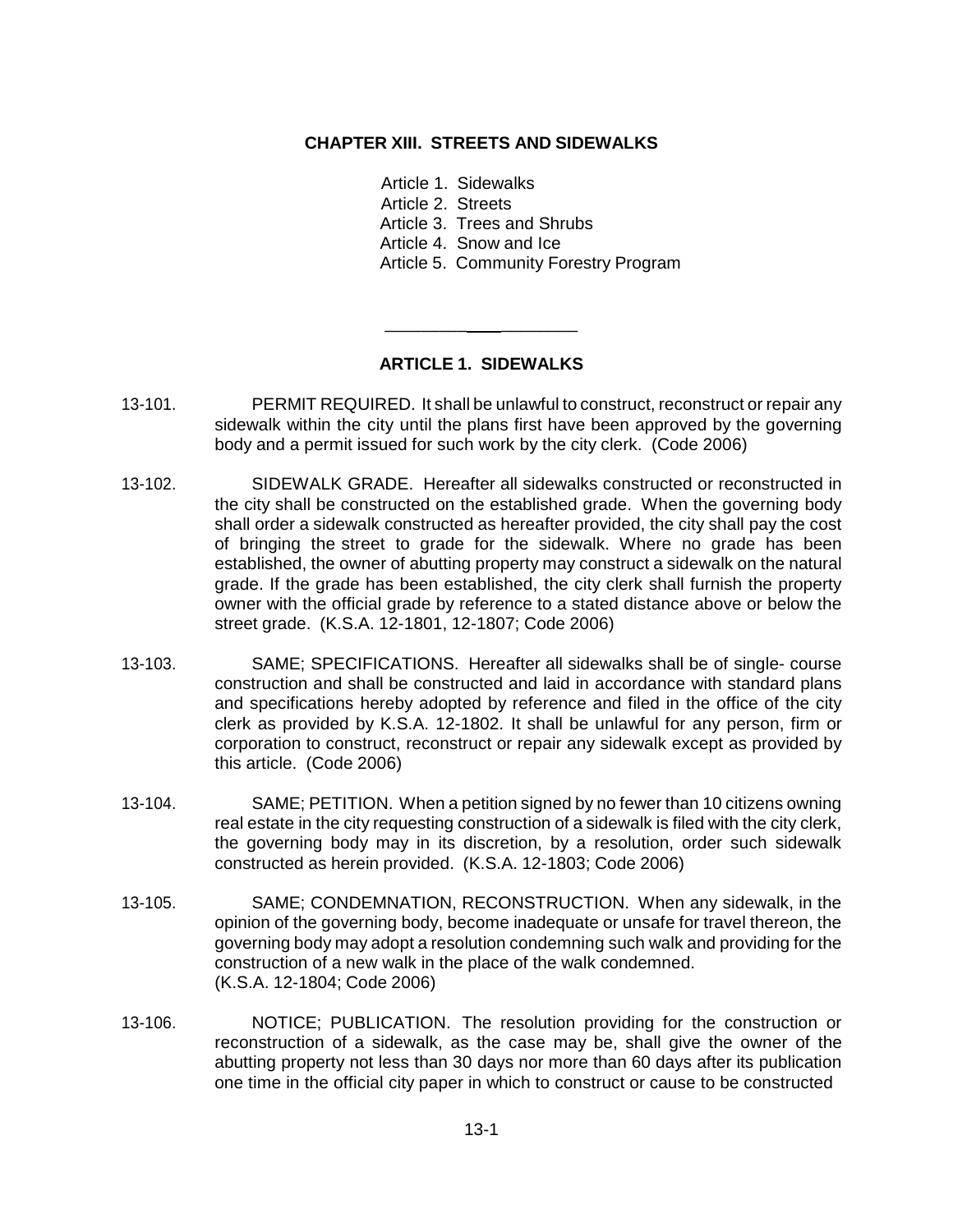or reconstructed the sidewalk at his or her own expense. If the sidewalk is not constructed by the property owner within the time specified, the governing body shall cause the work to be done by contract. (K.S.A. 12-1805; Code 2006)

- 13-107. RIGHT OF ABUTTING OWNER. Nothing in this article shall be construed to prohibit the owner of property abutting on a street, who desires to construct or reconstruct a sidewalk at his or her own expense and in accordance with official plans and specifications for the purpose and which meet such other requirements as would have to be met if the sidewalk were constructed or reconstructed by the city, to construct or reconstruct a sidewalk without any petition or a condemning resolution by the governing body. If such property owner desires the sidewalk to be constructed and reconstructed by the city and an assessment levied as provided by law in other cases, he or she shall file a request with the governing body. The governing body, in its discretion, may provide for the construction or reconstruction of the sidewalk requested in the same manner as in other cases where citizens or taxpayers petition the governing body. (K.S.A. 12-1806; Code 2006)
- 13-108. REPAIRS BY OWNER OR CITY. It shall be the duty of the owner of the abutting property to keep the sidewalk in repair, but the city may, after giving five days' notice to the owner or his or her agent, if known, of the necessity for making repairs or without notice if the lot or piece of land is unoccupied, make all necessary repairs at any time. The same shall be done and the cost thereof assessed against the lot or piece of land abutting on the sidewalk so repaired as may be provided by law. (K.S.A. 12-1808; Code 2006)
- 13-109. PERFORMANCE, STATUTORY BOND. In any case where the reconstruction or construction of a sidewalk is required to be done by contract as provided in section 13-106 hereof, the governing body may require the contractor to give a bond for the faithful performance of the contract and for the construction of the sidewalk in accordance with the plans and specifications, ordinances of the city or laws of Kansas, and for all contracts exceeding \$1,000.00 entered into by the city for any such purpose a statutory lien bond required by K.S.A. 60-1111 shall be furnished. (Code 2006)
- 13-110. OBSTRUCTING SIDEWALKS. It shall be unlawful for any person to build or construct any step or other obstruction, whether temporary or permanent, or to store, leave or allow to be left any implements, tools, merchandise, goods, containers, benches, display or show cases, on any sidewalks or other public ways in the city or to obstruct the same longer than is necessary for loading or unloading any such article or object. (Code 2006)
- 13-111. SAME; EXCEPTION. The governing body may authorize the granting of temporary permits in connection with a building or moving permit for limited times only to the owner of property abutting on any sidewalk to use or encumber such sidewalk or public way of the city during the construction of any building or improvement thereon. No permit shall be issued for such purpose until plans for warning and safeguarding the public during such use of sidewalks shall have been submitted by the owner or his or her contractor and approved by the governing body. (Code 2006)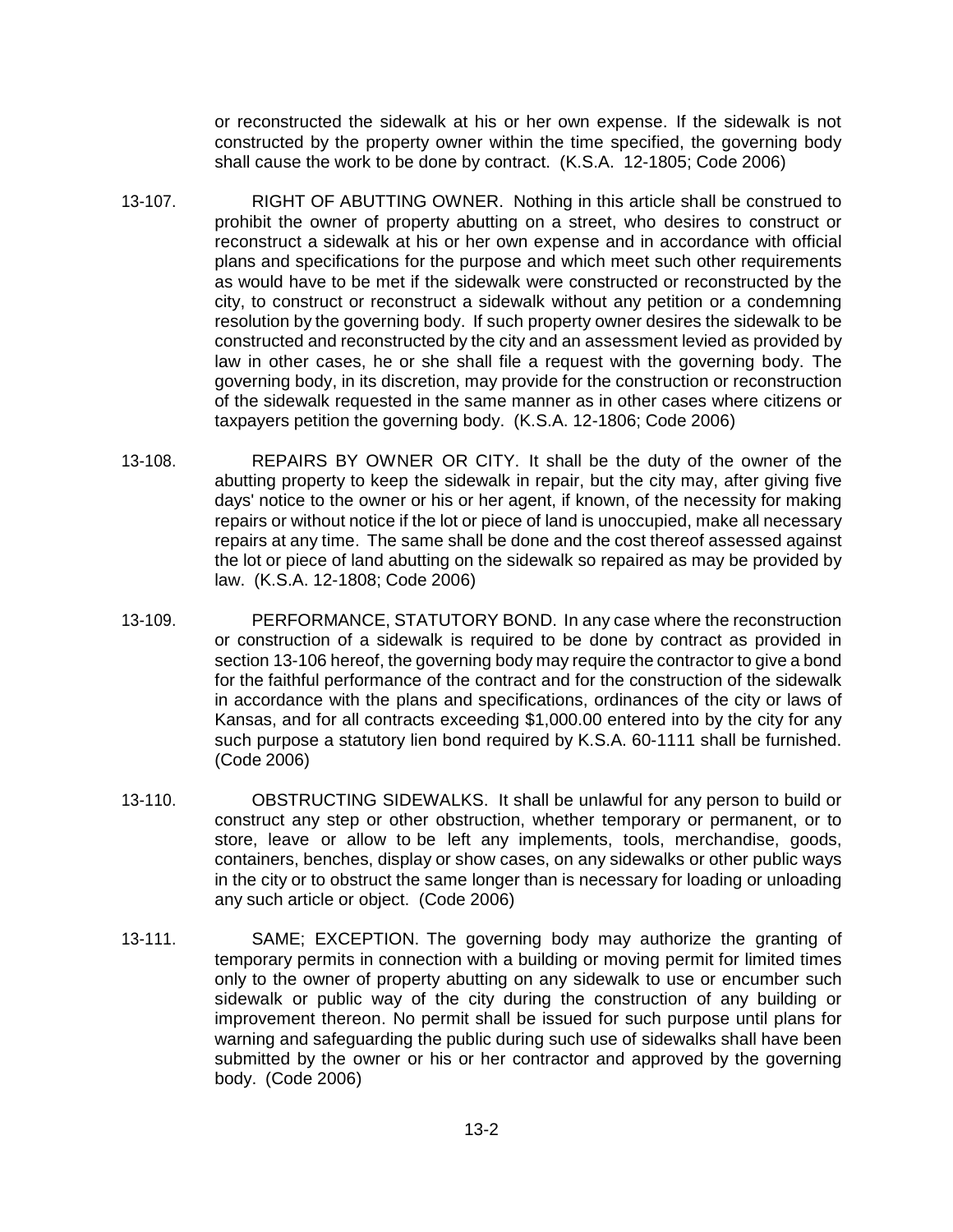## **ARTICLE 2. STREETS**

- 13-201. EXCAVATION PERMIT. No person, other than authorized city employees, shall dig or excavate any hole, ditch, trench or tunnel in or under any street, alley, sidewalk, park or other public property or public easement through private property without first having secured a permit for such excavation. Application shall be made to the city clerk. (Code 1983, 13-101)
- 13-202. SAME; BOND. (a) No permit authorized in this article shall be issued until the applicant has given to the city a good and sufficient bond in the sum of \$5,000 conditioned that the applicant will faithfully comply with all the terms and conditions of this article, and will indemnify and hold the city harmless against all costs, expenses, damages and injuries by persons or by the city sustained by reason of the carelessness or negligence of the permit holder. No bond for this purpose shall run for longer than two years without being renewed. The bond shall remain in full force and effect as to each excavation for two years after the same has been made or completed.

(b) Any utility operating under a franchise or a contractor under contract with the city for municipal improvement shall not be required to give bond as provided in subsection (a).

(c) Each bond given under this section shall be approved by the city attorney and filed with the city clerk. (Code 2006)

- 13-203. SAME; FILED. If the application is approved by the city, the city clerk shall issue a permit upon payment of a fee of \$5.00. Each permit issued under the provisions of this section shall cover only one specified excavation. (Code 1983, 13-103)
- 13-204. SAME; BARRICADES. Any person to whom an excavation permit is issued shall enclose all excavations which they make with sufficient barricades and danger signs at all times, and shall maintain sufficient warning lights or flares at nighttime. The holder of an excavation permit shall take all necessary precautions to guard the public against all accidents from the beginning of the work to the completion of the same. (Code 1983, 13-104)
- 13-205. SAME; UNLAWFUL ACTS. It shall be unlawful for any person, except those having authority from the city or any officer thereof to throw down, interfere with or remove any barriers, barricades, or lights placed in any street to guard and warn the traveling public of any construction work thereon or adjacent thereto. (Code 1983, 13-107)
- 13-206. CUTTING CURBS; PAVEMENT. (a) No person shall cut any curb, gutter, pavement, blacktop, sidewalk or excavate any street, alley or other public grounds of the city for any purpose without first obtaining a permit authorizing the same from the city clerk.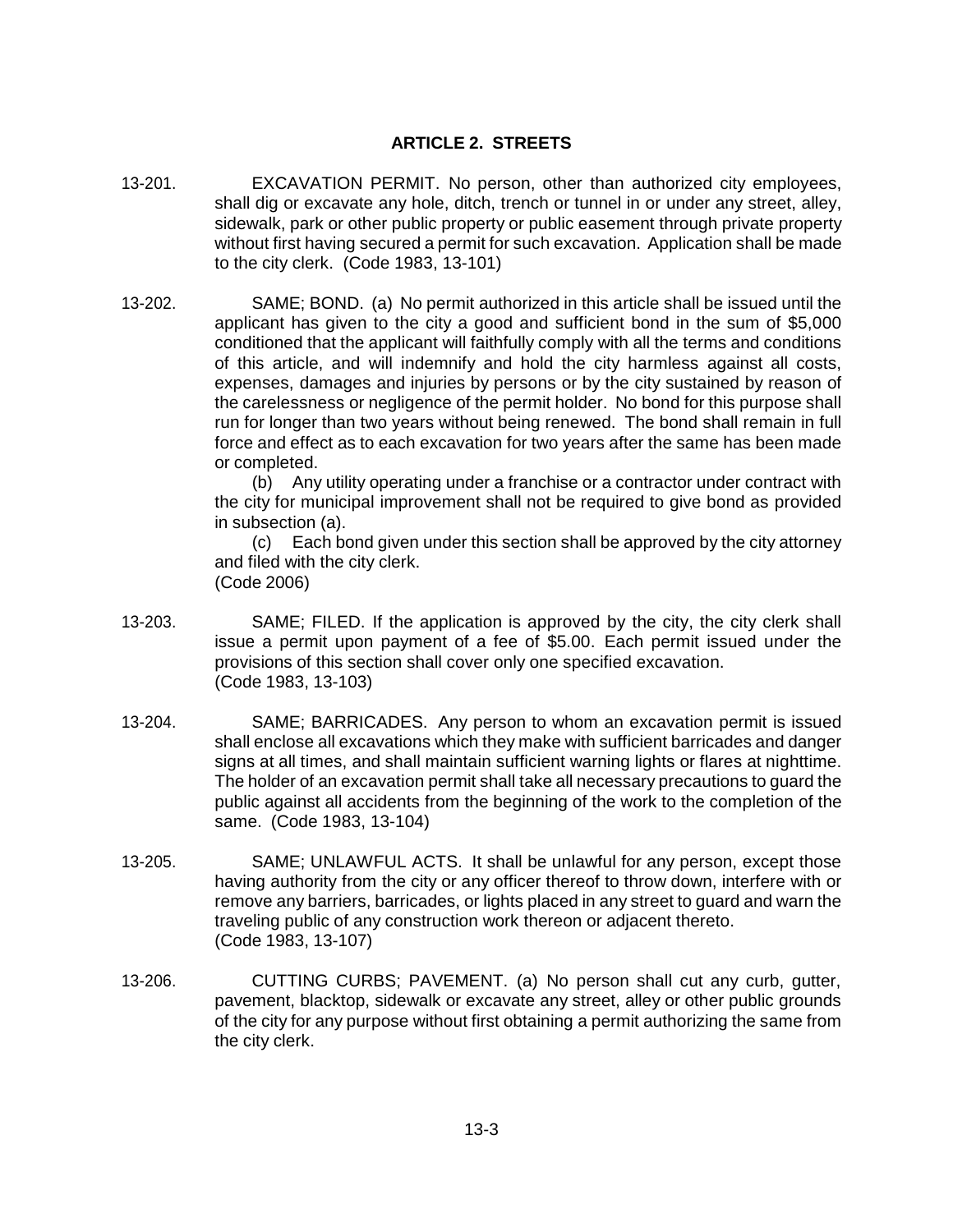(b) Once the work for which the excavation was made has been completed the city shall restore the pavement, blacktop, sidewalk or other surfacing at the expense of the person from whom the excavation was made.

(c) In lieu of the city replacing pavement, it may elect to authorize utility companies or contractors to resurface streets or sidewalks with like materials, subject to approval of the street superintendent. (Code 1983, 13-105)

- 13-207. ALTERING DRAINAGE. No person shall change or alter any gutter, storm sewer, drain or drainage structure which has been constructed, or is being lawfully maintained or controlled by the city unless such change or alteration has been authorized or directed by the governing body. (Code 1983, 13-106)
- 13-208. UNFINISHED PAVEMENT. No person shall walk upon, drive or ride over or across any pavement, sidewalk or incomplete grading which has not been opened for traffic. (Code 1983, 13-108)
- 13-209. USING STREETS. (a) No person shall occupy any portion of any street, alley or sidewalk for the purpose of temporarily storing building materials without first obtaining a permit for such temporary use from the governing body.

(b) No person may use any portion of any sidewalk or street right-of- way for the purpose of displaying or offering for sale wares, goods, merchandise or other items. Nothing in this article, however, shall be construed as prohibiting the city governing body from temporarily waiving the prohibition of this subsection in connection with community promotions or community-wide celebrations when such waiver is considered to be in the best interest of the city. (Code 1983, 13-109)

- 13-210. DANGEROUS OBJECTS IN. It shall be unlawful for any person to place, throw or cause to be placed or thrown in or on any street, alley, sidewalk or other public grounds of the city, any glass, tacks, nails, bottles, wire or other dangerous objects that might wound any person or animal, or cut or puncture any pneumatic tire while passing over the same. (Code 1983, 13-110)
- 13-211. PETROLEUM PRODUCTS IN STREETS. It shall be unlawful for any person, firm or corporation to deposit or throw any waste oil, fuel oil, kerosene, gasoline or other products of petroleum or any acids into or upon any street or public grounds of the city, or willfully to permit the same to be spilled, dripped or otherwise to come into contact with the surface of any street, alley, or sidewalk within the city. (Code 1983, 13-111)
- 13-212. DISCHARGING WATER ON STREETS. It shall be unlawful for any person, firm or corporation to throw or discharge water into any ditch, street, avenue or alley in the city or to cause any water to stand or form pools or to flow in a stream thereon. This section shall not apply to persons cleaning or flushing such streets, avenues or alleys under the authority of the governing body, nor to members of the fire department. (Code 1983, 13-112)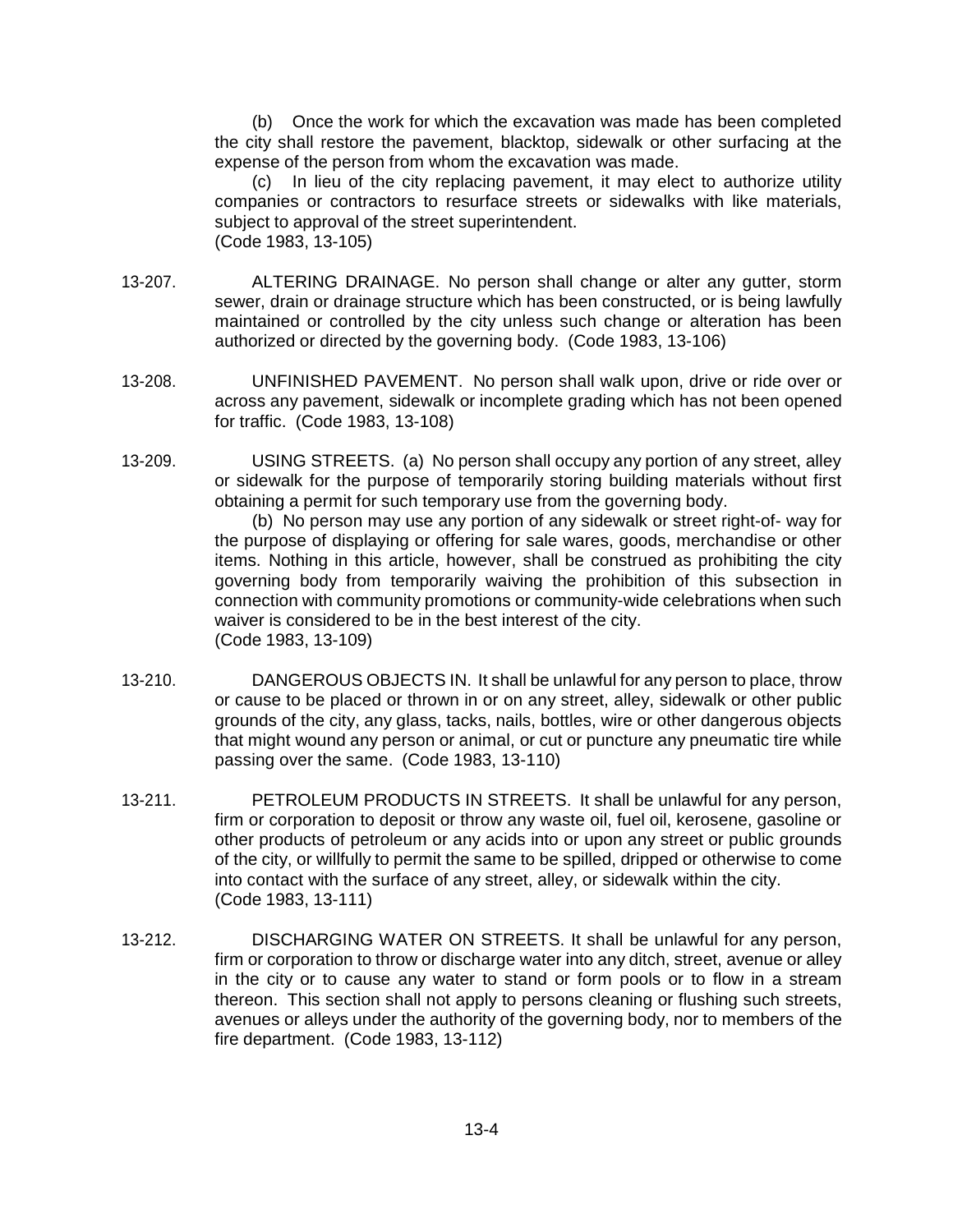- 13-213. BURNING IN STREETS. It shall be unlawful for any person to make or cause to be made, any fire upon any of the paved streets, alleys, or street intersections within the city. (Code 1983, 13-112)
- 13-214. THROWING IN STREETS. It shall be unlawful to throw or bat any ball, stone, or other hard substance into, on or across any street or alley or at or against any building or vehicle. (Code 2006)
- 13-215. HAULING LOOSE MATERIAL. It shall be unlawful to haul over the streets or alleys of this city any loose material of any kind except in a vehicle so constructed or maintained as to prevent the splashing or spilling of any of the substances therein contained upon the streets or alleys. (Code 1983, 13-114)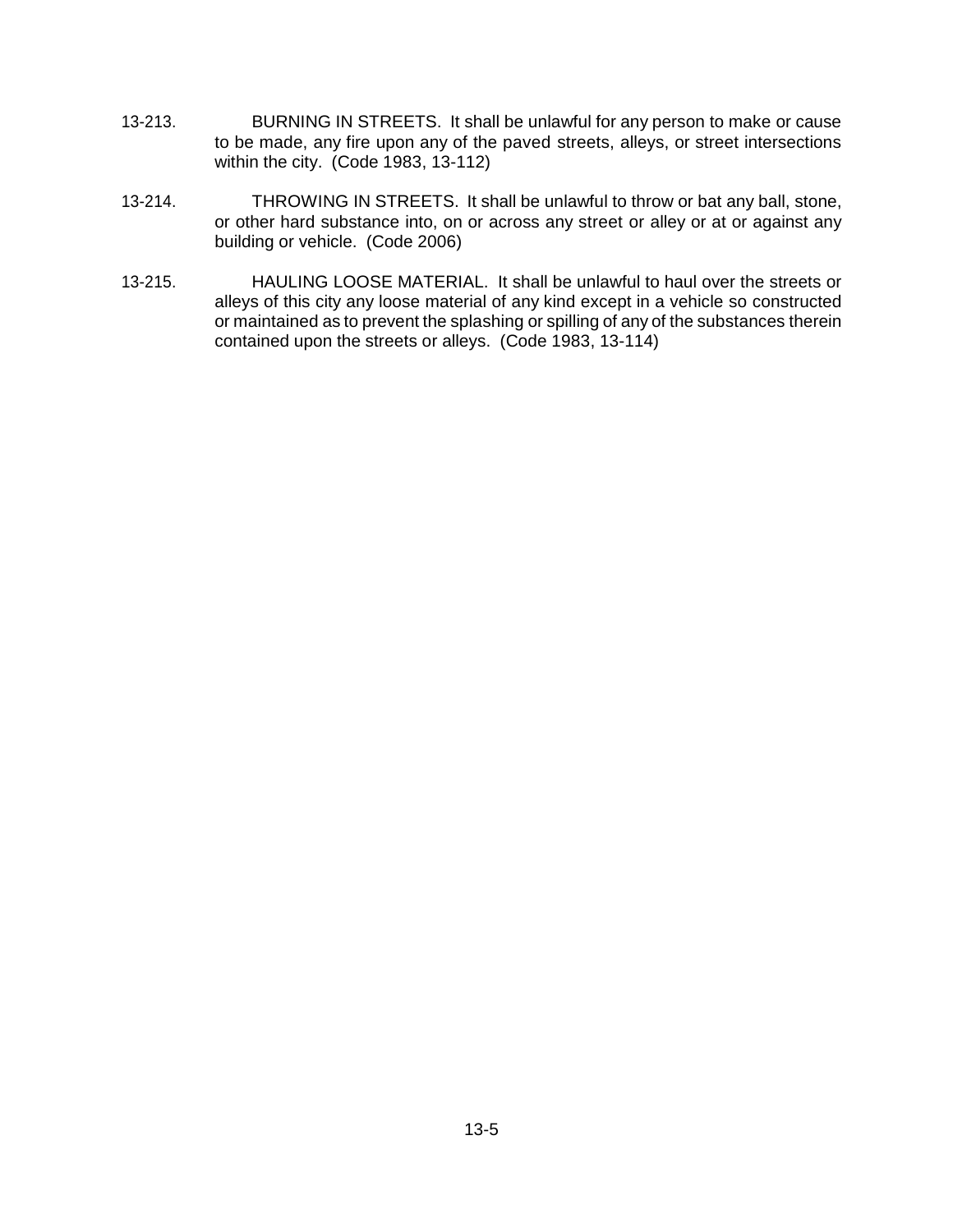# *Ci* VALLEY FALLS

Incorporated May 17, 1869

## ORDINANCE NO. 13-216

## AN ORDINANCE RELATED TO THE CLOSING OF ELM

STREET BETWEEN CAROLINE (6<sup>TH</sup>) STRE<del>D</del>T AND FRANCIS (7<sup>TH</sup> )STREET, L'OCATED BETWEEN BLOCK 55AND BLOCK 56 IN THE CITY OFVALLEY FALLS, KANSAS.

> BE IT ORDAINED by the Governing Body of the City of Valley Falls, Kansas:

Section 1. That the following street be vacated by the city, reserving however the right of egress or ingress to service any utility above or below the surface of said vacated area, to wit:

Elm Street between Caroline (6<sup>TH</sup>) Street and Francis (7<sup>th</sup>) Street,

Section 2. That said vacation shall become effective immediately after passage and publication in the Valley Falls Vindicator.

READ, CONSIDERED AND APPROVED, this 17TH day of June, 2008.

Attest: Denise Streeter City Clerk

> CITY OFFICE 421-B Mary Street • Valley Falls, Kansas 66088-1200 Phone 785-945-6612 • Fax 785-945-3341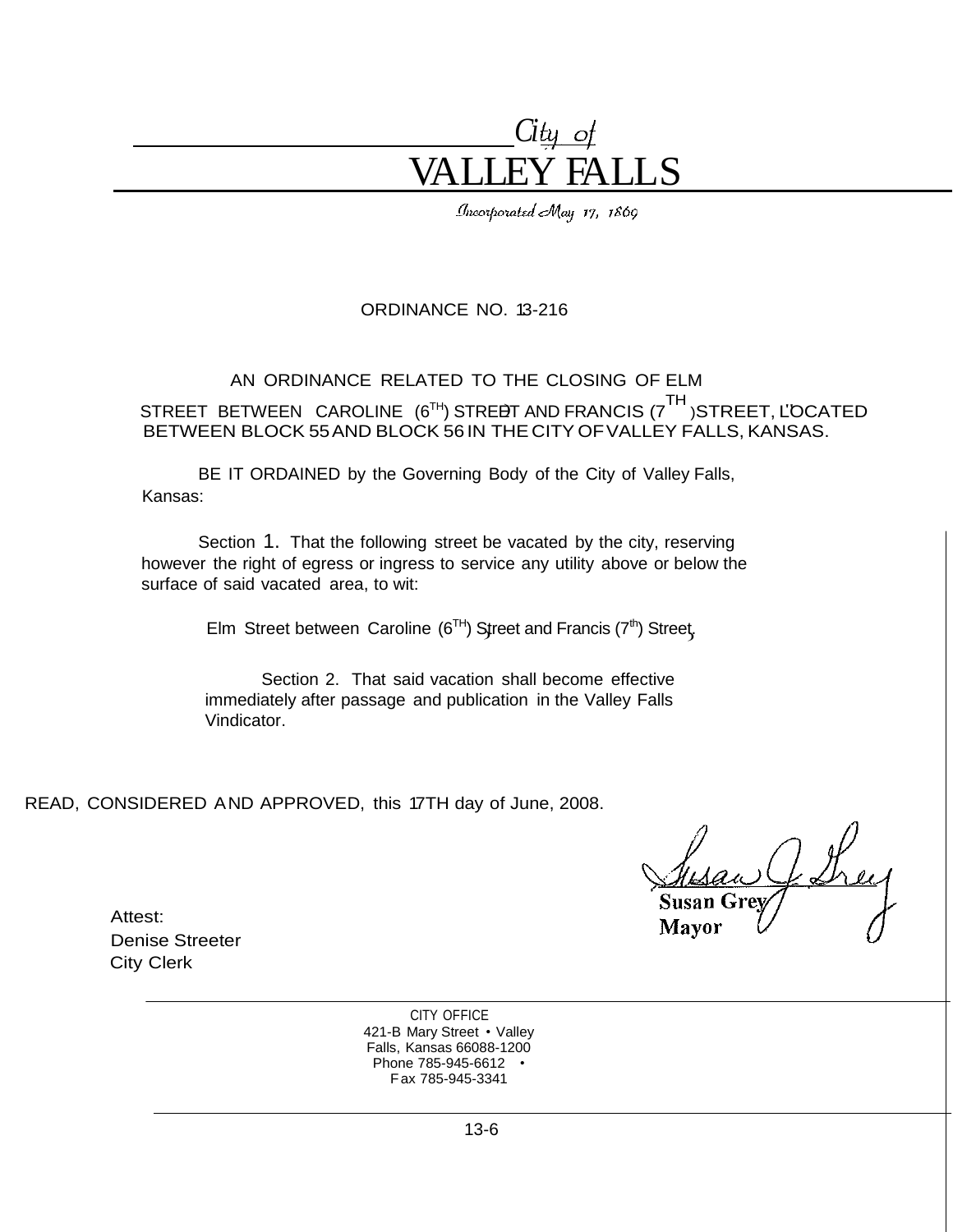## **ARTICLE 3. TREES AND SHRUBS**

- 13-301. PUBLIC TREE CARE. The city shall have the right to plant, prune, maintain and remove trees, plants and shrubs within the lines of all streets, alleys, avenues, lanes, squares and public grounds, as may be necessary to insure safety when servicing city utilities or to preserve the symmetry and beauty of public grounds. The city may remove or cause or order to be removed, any tree or part thereof which is in an unsafe condition or which by reason of its nature is injurious to sewers, electric power lines, gas lines, water lines or other public improvements, or is affected with any injurious fungus, insect or other pest. (Code 1983, 13-201)
- 13-302. DISEASED TREES; DETERMINATION. Whenever any competent city authority or competent state or federal authority shall file with the governing body a statement in writing based upon a laboratory test or other supporting evidence that trees or tree materials or shrubs located upon private property within the city are infected or infested with or harbor any tree or plant disease or insect or larvae, the uncontrolled presence of which may constitute a hazard to or result in the damage or extinction of other trees or shrubs in the community, describing the same and where located, the governing body shall direct the city clerk to forthwith issue notice requiring the owner or agent of the owner of the premises to treat or to remove any such designated tree, tree material or shrub within a time specified in the notice. (Code 1983, 13-202)
- 13-303. SAME; NOTICE SERVED. Notice shall be served by a police officer by delivering a copy thereof to the owner, and the person in possession of such property, or if the same be unoccupied or the owner a nonresident of the city, then the city clerk shall notify the owner by mailing a notice by certified mail to his last known address. (Code 1983, 13-203)
- 13-304. SAME; FAILURE OF OWNER; DUTY OF CITY. If the owner or agent shall fail to comply with the requirements of the notice within the time specified in the notice, then the chief of police shall proceed to have the designated tree, tree material or shrub treated or removed and report the cost thereof to the city clerk. In lieu of city employees performing any such work, the governing body may contract with any competent person, company or corporation for the performance of such work. (Code 1983, 13-204)
- 13-305. SAME; PREVENT SPREAD OF DISEASE. No tree, tree materials or shrubs as mentioned herein which have been cut down, either by the property owner or by the city, shall be permitted to remain on the premises, but shall be immediately treated, removed and burned or immediately burned upon the premises, if safe to do so, so as to prevent the spread of the tree disease. (Code 1983, 13-205)
- 13-306. DANGEROUS, DEAD OR DISEASED TREES ON PRIVATE PROPERTY. (a) Every owner of any tree overhanging any street or right-of-way within the city shall prune the branches so that such branches shall not obstruct the light from any street lamp or obstruct the view of any street intersection and so that there shall be a clear space of 14 feet above the surface of the street or right-of-way. The owners shall remove all dead, diseased or dangerous trees, or broken or decayed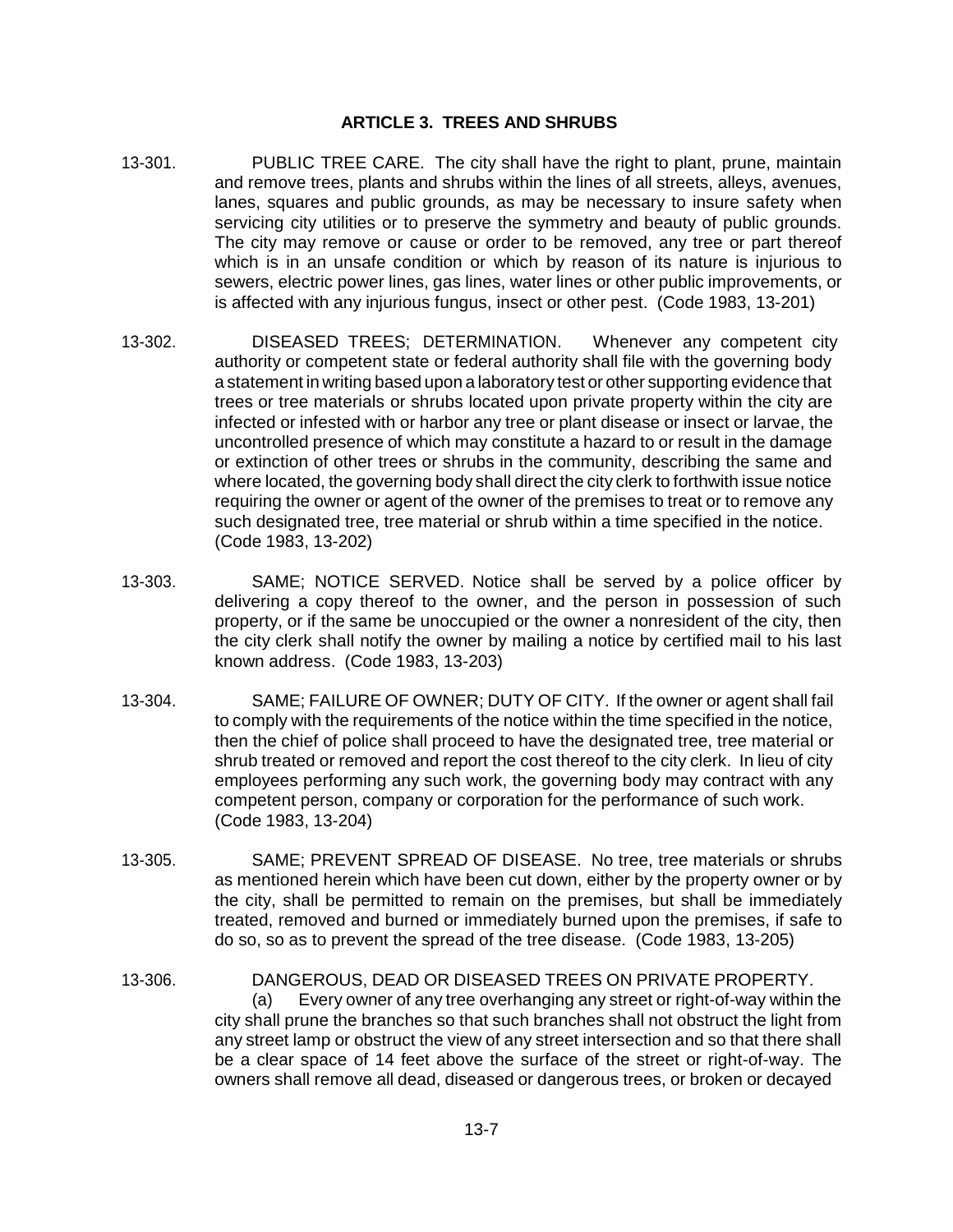limbs which constitute a menace to the safety of the public. The city shall have the right to prune any tree or shrub on private property when it interferes with the proper spread of light along the street from a street light, or interferes with visibility of any traffic control device or sign.

(b) The city shall have the right to cause the removal of any dangerous, dead or diseased trees on private property within the city, when such trees constitute a hazard to life and property. The city will notify in writing the owners of such trees. Removal shall be done by said owners at their own expense within 60 days after the date of service of notice. The owners, within 30 days of the notice, may request a hearing covering the ordered removal. In the event of failure of owners to comply with such provisions, the city shall have the authority to remove the trees and charge the cost of removal on the owner's property tax notice. (Code 1983, 13-206)

- 13-307. TREES ON PUBLIC PROPERTY; COST BORNE BY CITY. The city shall have the authority to treat or to remove any tree as defined in section 13-301 of this article, or to remove any dead tree as mentioned herein, which is located within the limits of any public right-of-way within the city. The adjacent property owners shall not be responsible for the cost of treatment or removal of any such trees within the public right-of-way and this expense shall be borne by the city at large. (Code 1983, 13-207)
- 13-308. COSTS ON TAX ROLLS. The city clerk shall, at the time of certifying other city taxes to the county clerk, certify the unpaid costs for treatment or removal performed under the authority of sections 13-304:306 and the county clerk shall extend the same on the tax roll of the county against the lot or parcel of ground. The cost of such work shall be paid from the general fund or other proper fund of the city, and such fund shall be reimbursed when payments therefor are received or when such assessments are collected and received by the city. (Code 1983, 13-208)
- 13-309. INJURING TREES AND SHRUBS. No person shall willfully break, cut, take away, destroy, injure, mutilate, or attempt to willfully break, cut, take away, destroy, injure or mutilate any tree, shrub, vine, flower or landscaping standing, growing, or being upon the premises in the possession of another, or growing on any public ground, street, sidewalk, promenade or park in the city. (Code 1983, 13-209)
- 13-310. FIRE HYDRANTS, PLANTINGS ADJACENT TO. No person shall plant or cause to be planted nor allow to grow upon property owned by him or her any shrubs, trees, or planting of any kind within 10 feet of any fire hydrant in the city, in order that every fire hydrant shall be in full view day or night, to fire apparatus approaching from any direction. (Code 1983, 13-210)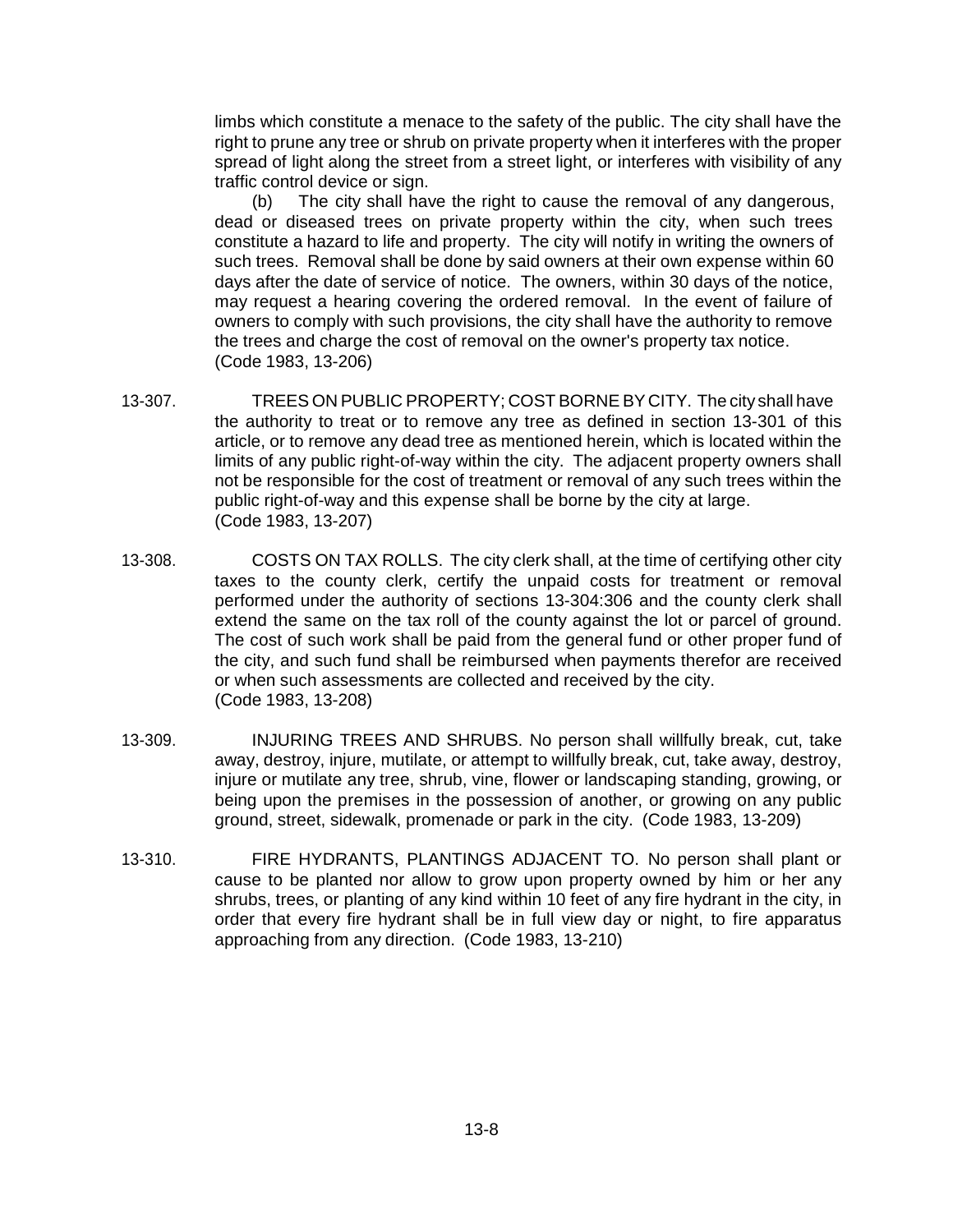### **ARTICLE 4. SNOW AND ICE**

13-401. SNOW AND ICE TO BE REMOVED. (a) It shall be unlawful for the owner and/or the occupant of any lots abutting upon any sidewalks to fail to cause to be removed from such sidewalks all snow and ice within 12 hours from the time that the snow fall or ice storm ceases. If the snow falls or ice accumulates upon the sidewalks in the nighttime, removal of same must be made within 12 hours after sunrise on the following day.

> (b) It shall be unlawful for any person to place snow removed from private property upon any public street, alley or sidewalk. (Code 2006)

- 13-402. SAME: EXCEPTION; ALTERNATE REMEDY. Where there shall be ice or compacted snow on any such sidewalk of such a character as to make it practically impossible to remove the same, the sprinkling of ashes, sand or other noncorrosive chemicals on the accumulation of ice or snow in such a manner as to make such sidewalk reasonably safe for pedestrian travel shall be deemed a sufficient compliance with the provisions of this article until the ice or snow can be removed. (Code 2006)
- 13-403. SAME; PENALTY. That any person violating the provisions of section 13-401 shall, upon conviction, be fined \$25.00. (Code 2006)
- 13-404. REMOVAL MAY BE MADE BY CITY. If any owner or occupant of any lot or lots shall refuse or neglect to clean or remove from the sidewalk abutting the lot or lots all snow and ice within the time specified, the city may cause such snow and ice to be removed from sidewalks and the cost thereof shall be assessed against such abutting lot or lots, and the city clerk shall certify the same to the county clerk for collection as provided by law. (Code 2006)
- 13-405. COSTS ON TAX ROLLS. The city clerk shall, at the time of certifying other city taxes to the county clerk, certify the unpaid costs for removal of snow or ice performed under the authority of section 13-404 and the county clerk shall extend the same on the tax roll of the county against the lot or parcel of ground. The cost of such work shall be paid from the general fund or other proper fund of the city, and such fund shall be reimbursed when payments therefor are received or when such assessments are collected and received by the city. (Code 2006)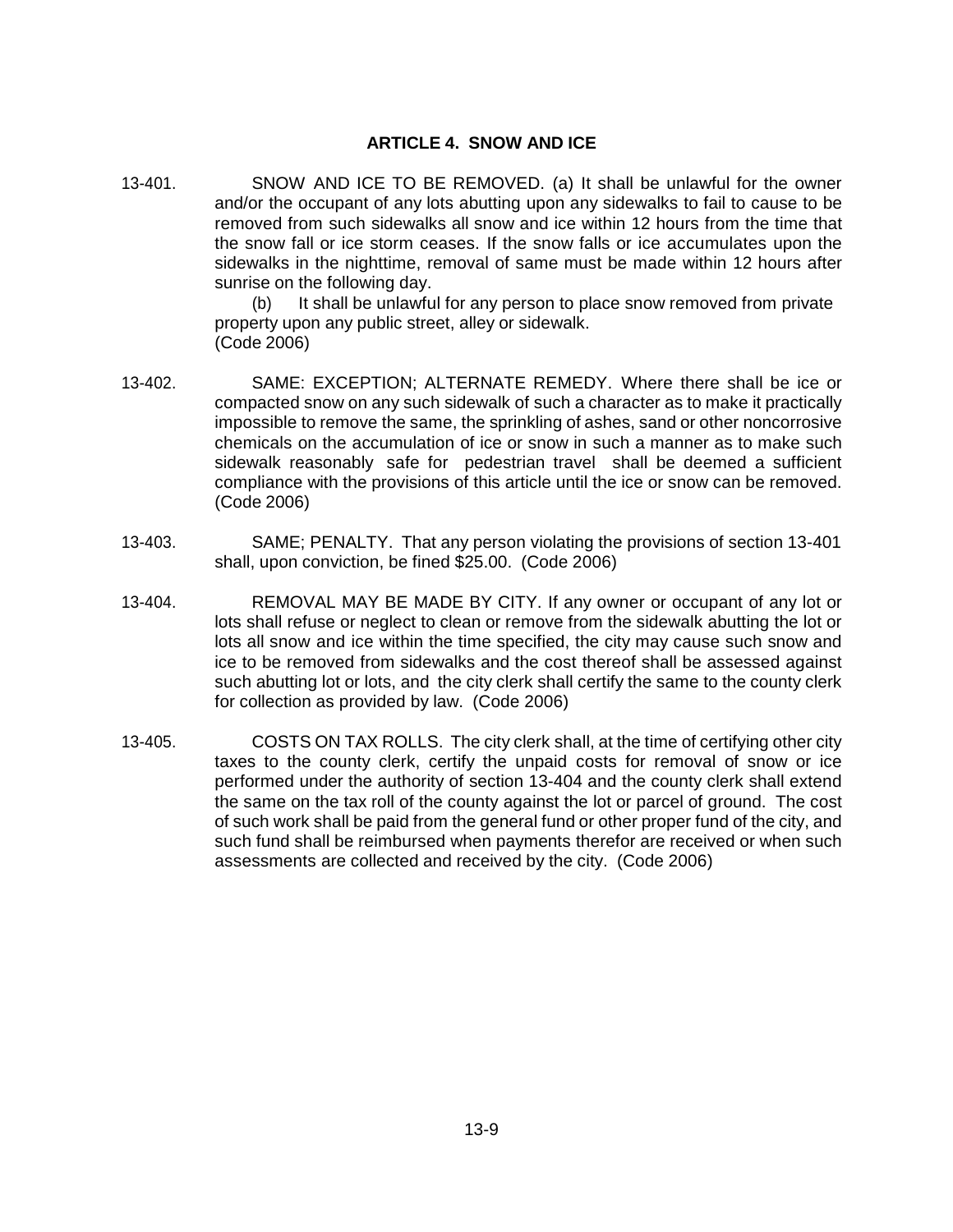#### **ARTICLE 5. COMMUNITY FORESTRY PROGRAM**

13-501. DEFINITIONS. (a) Community Forest: All street and park trees as a total resource.

> (b) Community Forest Manager: The official representative of the tree board, and as such, is responsible for administration of the community forestry program.

> (c) Park Trees: Trees, shrubs, bushes and all other woody vegetation in public parks having individual names, and all areas owned by the city or which the public has fee access as a park.

> (d) Street Trees: Trees, shrubs, bushes, and all other woody vegetation on land lying between the property lines on either side of all streets, avenues or ways within the city.

(Ord. 13-211, Sec. 1; Code 2006)

- 13-502. CREATION AND ESTABLISHMENT OF A CITY TREE BOARD. There is hereby created and established a city tree board of the city which shall consist of five members, citizens and residents of the city, who shall be appointed by the mayor with the approval of the city council. (Ord. 13-211, Sec. 2; Code 2006)
- 13-503. TERM OF OFFICE. The term of the five persons to be appointed by the mayor shall be three years except that the term of two of the members appointed to the first board shall be only one year, and the term of the two members of the first board shall be for two years. In the event that a vacancy shall occur during the term of any member, a successor shall be appointed for the unexpired portion of the term. (Ord. 13-211, Sec. 3; Code 2006)
- 13-504. COMPENSATION. Members of the tree board shall serve without compensation. (Ord. 13-211, Sec. 4; Code 2006)
- 13-505. DUTIES AND RESPONSIBILITIES. It shall be the responsibility of the tree board to study, investigate, counsel and develop and/or update annually, and administer a written plan for the care, replacement, maintenance, and removal or disposition of trees and shrubs in parks, along streets and in other public areas. Such plan will be presented annually to the city council, and upon their acceptance and approval, shall constitute the official comprehensive city tree plan for the city. (Ord. 13-211, Sec. 5; Code 2006)
- 13-506. OPERATION. The tree board shall choose its own officers, make its own rules and regulations and keep a journal of its proceedings. A majority of the members shall be a quorum for the transaction of business. (Ord. 13-211, Sec. 6; Code 2006)
- 13-507. STREET TREE SPECIES TO BE PLANTED. The city shall maintain a list of recommended trees for planting in public areas. This list shall be available to residents of the city upon request to aid in the selection of trees for private properties. The list of recommended trees shall be updated periodically to reflect new developments or species that will affect the population the community forest. (Ord. 13-211, Sec. 7; Code 2006)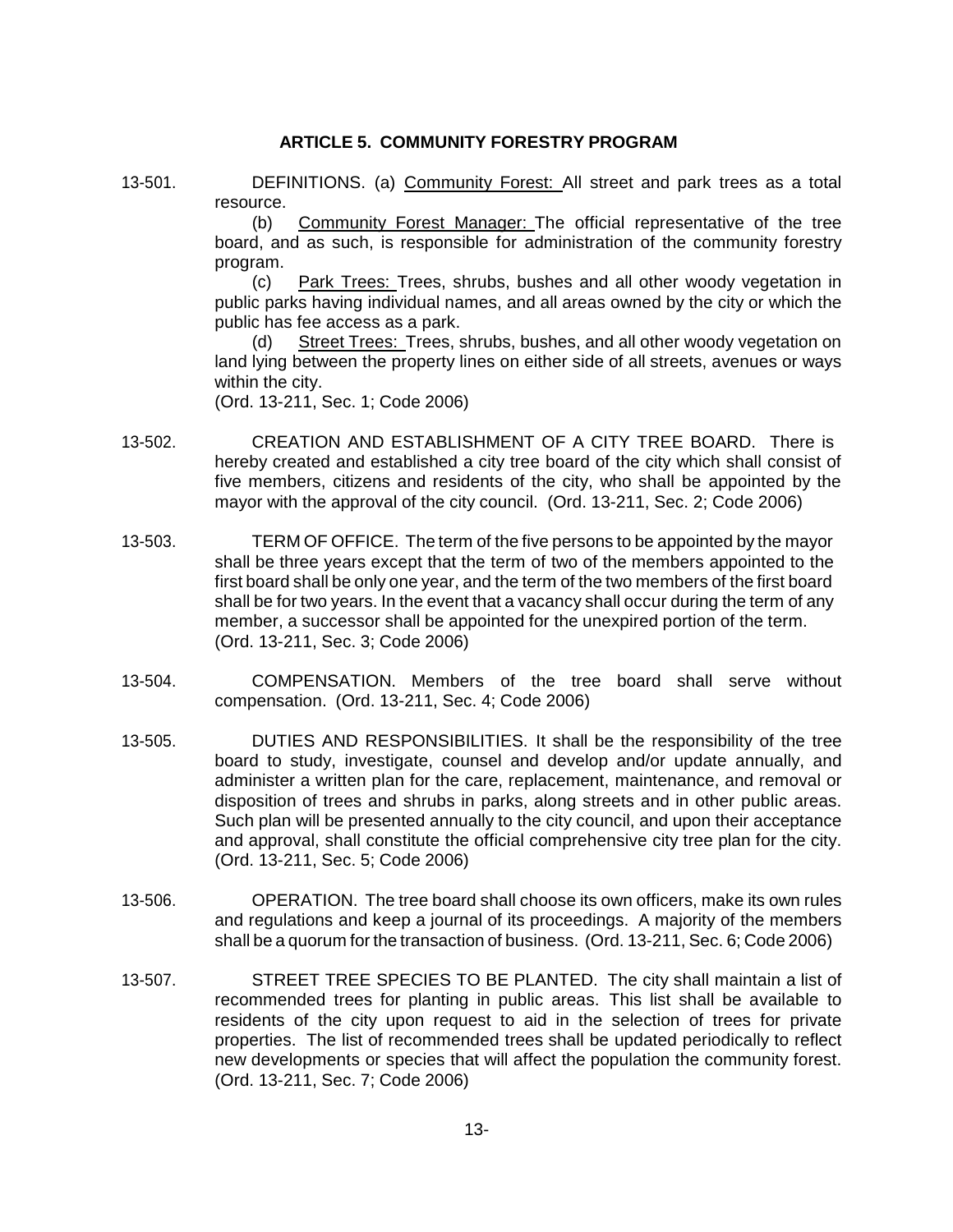- 13-508. SPACING AND DISTANCES. Street trees may be planted no closer together than 30 feet except in special plantings approved by the tree board or community forest manger. (Ord. 13-211, Sec. 8; Code 2006)
- 13-509. DISTANCES AND CLEARANCE FOR PLANTING. (a) Street trees may be planted in the tree lawn where there is more than six feet between the edge of the sidewalk and the curb of the street. Street trees shall be planted no closer than three feet from a sidewalk or a street. Exceptions can be granted by the city tree board.

(b) No street tree shall be planted closer than 35 feet from any street corner measured from the point of the nearest intersection of curbs or curblines.

(c) No street tree shall be planted closer than 10 feet from any fireplug.

(d) Special permission must be obtained from the tree board or the community forest manager when planting street trees within 10 feet of any point on a line on the ground immediately below any overhead utility wire, or within five lateral feet of any underground water line, sewer line, transmission line, or other utility.

(Ord. 13-211, Sec. 9; Code 2006)

13-510. PUBLIC TREE CARE. The city shall have the right to plant, prune, maintain, and remove trees, plants and shrubs within right-of-way or bounds of all streets, alleys, lanes, squares, and public grounds, as may be necessary to insure the public safety or to preserve or enhance the beauty of such public grounds.

> The tree board may remove or cause or order to be removed, any tree or part thereof which is in an unsafe condition or which by reason of its nature is injurious to sewers, electric power lines, gas lines, water lines, or the public improvements, or is seriously affected with any injurious insect or disease.

> The abutting property owners shall have the right to perform normal tree care on all street trees.

(Ord. 13-211, Sec. 10; Code 2006)

- 13-511. PERMIT REQUIRED. No person shall plant a street tree or any other tree in the public right-of-way without first obtaining a permit from the city clerk. There will be no fee for such permit. (Ord. 13-211, Sec. 11; Code 2006)
- 13-512. TREE TOPPING. It shall be unlawful as a normal practice for any person, firm, or city department to top any street tree, park tree, or other tree on public property. Topping is defined as the severe cutting back of limbs to stubs larger than three inches in diameter within the tree's crown to such a degree as to remove the normal canopy and disfigure the tree. Trees severely damaged by storms or other causes, or certain trees under utility wires or other obstructions where other pruning practices are impractical may be exempted from this section at the determination of the tree board of the community forest manager. (Ord. 13-211, Sec. 12; Code 2006)
- 13-513. CLEARANCES OVER STREETS AND WALKWAYS. Clearance over streets and walkways shall be the responsibility of the abutting property owner. A clearance of eight feet must be maintained over walkways and a clearance of 12 feet must be